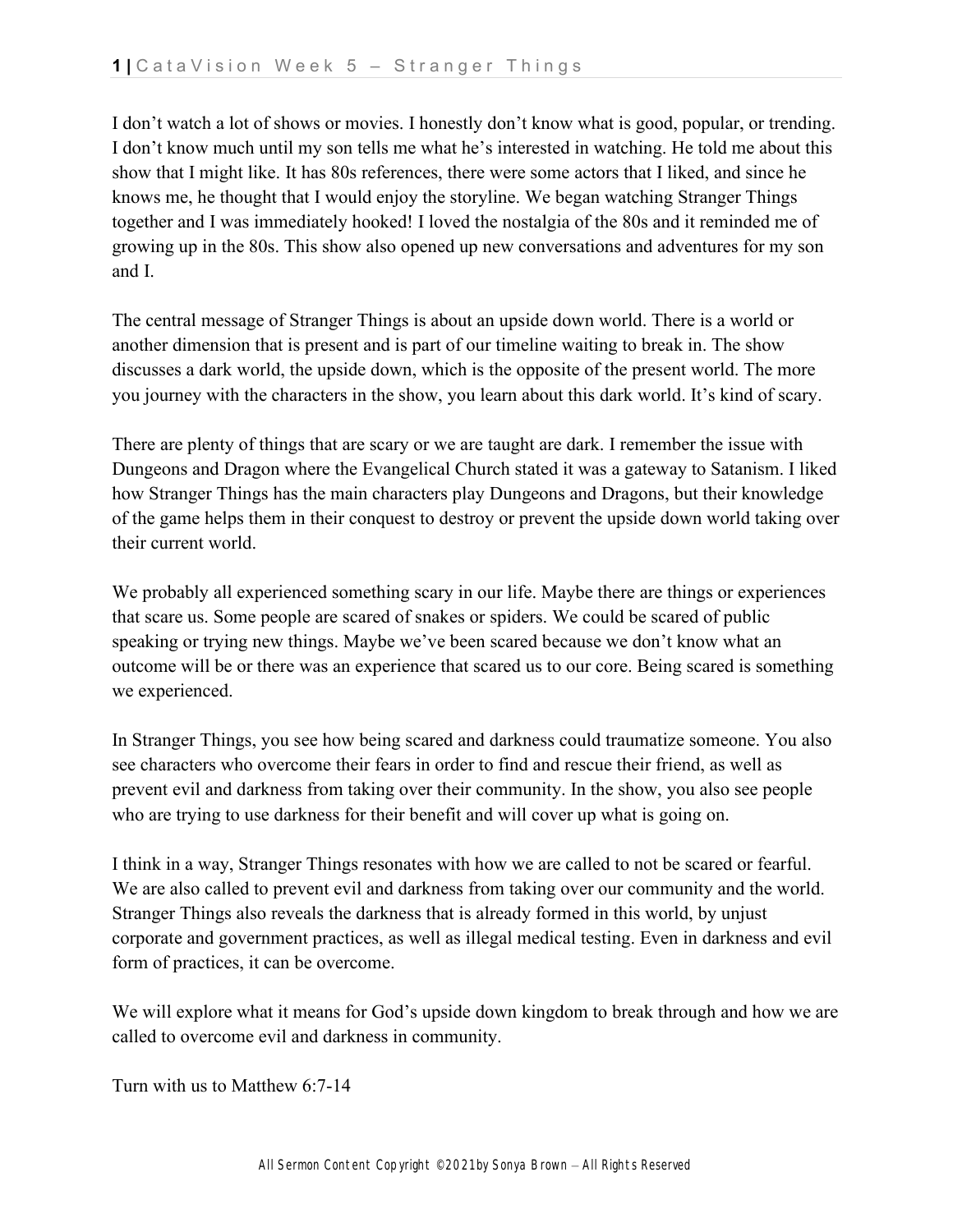This is Matthew's writing about Jesus' teachings and he provides a model prayer. This prayer is most likely the type of prayer that was prayed in Matthew's community and also provides specific themes of Jesus' teachings we read in Scripture. We probably know this prayer. But let's pay attention to what this prayer expresses for how we are to let the Spirit of God breathe us into the world as a Christian community, in order for God's will to be done and to help usher in the coming of God's kingdom.

"When you pray, don't babble on and on as the Gentiles do. They think their prayers are answered merely by repeating their words again and again. Don't be like them, for your Father knows exactly what you need even before you ask him! Pray like this:

Our Father in heaven, may your name be kept holy. May your Kingdom come soon. May your will be done on earth, as it is in heaven. Give us today the food we need, and forgive us our sins, as we have forgiven those who sin against us. And don't let us yield to temptation, but rescue us from the evil one.

'If you forgive those who sin against you, your heavenly Father will forgive you.'" —Matthew 6:7-14 NLT

In Stranger Things, the Upside Down is dark and is a parallel dimension to the human world. Things that look familiar to the present world are broken, destroyed, decayed, and in disrepair. This alternate dimension is explained in season 1, episode 5 where the Upside Down is compared to the Vale of Shadows. Dustin explains, "The Vale of Shadows is a dimension that is a dark reflection or echo of our world. It is a place of decay and death. A plane out of phase. A place of monsters. It is right next to you, and you don't even see it. An alternate dimension." Even prior to this, their science teacher, Mr. Clark explains the plane, of where you could get to the Vale of Shadows, theoretically. You could certainly create a gate to reach this place, but requires a lot of energy, more than what people can create. The boys ask, "what if this gate already exist?" Mr. Clark replies that if this gate already exists, "I think we'd already know." He explains that it would certainly disrupt our world.

I think sometimes we understand that this world is dark, broken, and in disrepair. We understand that this is a fallen world. But, God calls his creation, "very good." Time and time again, God has worked with His people to redeem, restore, and reconcile his broken people and fallen world, His "very good" creation back to Him. So, maybe, we need to see the world as God sees it. We must have an upside down way of seeing this world and how we participate in this world to have God's kingdom come to light. We cannot give up and think that this world is so bad, without hope. We cannot think that we will just be taken out of this world because it is so bad. Even Jesus prayer expresses this, "I'm not asking you to take them out of the world, but to keep them safe from the evil one." (John 17:15 NLT) Stay with me as we make this big jump to understand God's upside down world. We have an understanding of what opposites are. Good and Evil.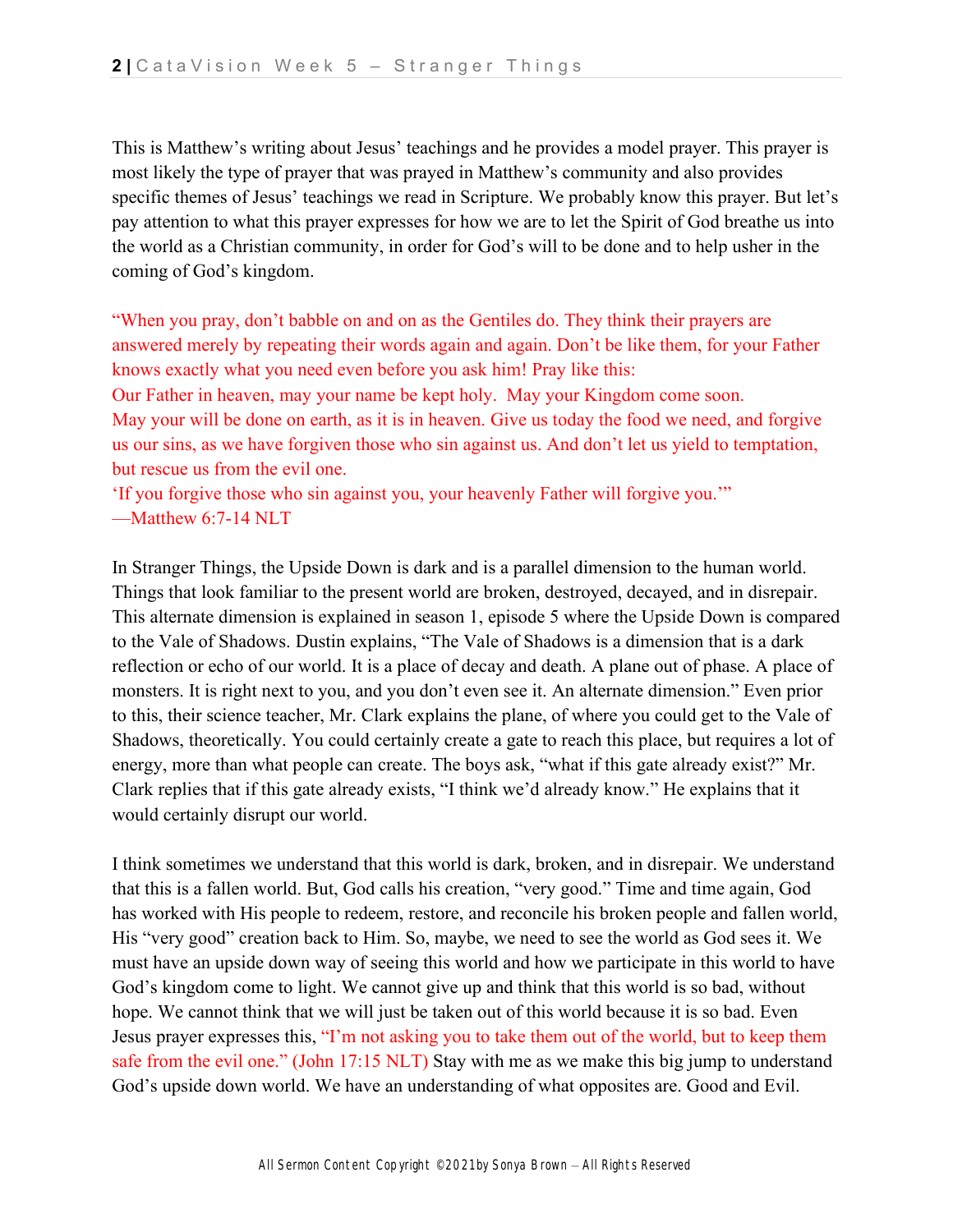Light and Darkness. Love and Hate. Can you imagine not a dark world of decay and death, but imagine flipping this world back to what God intended? God's upside down world is a light world that brings about revitalization and life.

We read in Scripture of how God's Spirit guides us in a different way of living. Before we get to what is known as the Lord's prayer, Matthew begins with Jesus teaching the Sermon on the Mount. Jesus' teaching is reflective of what God's upside down kingdom looks like.

God blesses those who are poor and realize their need for him, for the Kingdom of Heaven is theirs. God blesses those who mourn, for they will be comforted. God blesses those who are humble, for they will inherit the whole earth. God blesses those who hunger and thirst for justice, for they will be satisfied. God blesses those who are merciful, for they will be shown mercy. God blesses those whose hearts are pure, for they will see God. God blesses those who work for peace, for they will be called the children of God. God blesses those who are persecuted for doing right, for the Kingdom of Heaven is theirs. —Matthew 5:3-10 NLT

How would you describe this world if the upside down kingdom of God broke in? It's more than living out or thinking what Jesus is teaching as ideal Christian living and it is more than forgiveness of sins. As much as we are part of this world, the kingdom Jesus proclaims is not individualistic, nor does he set himself as a personal savior. Stanley Hauerwas explains about the sermon Jesus preaches is, "What cannot be forgotten is that the one who preaches the sermon is the Son of God, that is, he is the Messiah, making all things new. The sermon is the reality of the new age made possible in time." (2006:60) In regards to the breaking in of the new reality, it is not an ethical principle, but it is the radical demand of the community of disciples to become witnesses to the word of God who became human. Because of Christ, we must consider what it means for the kingdom of God to be visible.

So let's use Mr. Clark's logic, theoretically. Instead of how do we get to the Vale of Shadows… how do we get to God's Vale of Light? Just like Mr. Clark explains, if we try to create something ourselves, it will take a lot more energy. Dr. Hauerwas, would say, we cannot get there by the list of requirements, but we can certainly get there by being a people gathered by and around Jesus. The gate we are looking for already exists. Jesus even tells us in John 10, "I tell you the truth, I am the gate (for the sheep)." Mr. Clark explains, if this gate already exists, "I think we'd already know." He explains that it would certainly disrupt our world. We certainly know Jesus exists and he has disrupted our world. Jesus was disruptive. Luke certainly narrates a disruptive Jesus. Jesus had women participate in ministry and had female disciples. Jesus challenged societal, cultural, political, and religious norms. Jesus had concern for the poor and marginalized. Jesus ate with